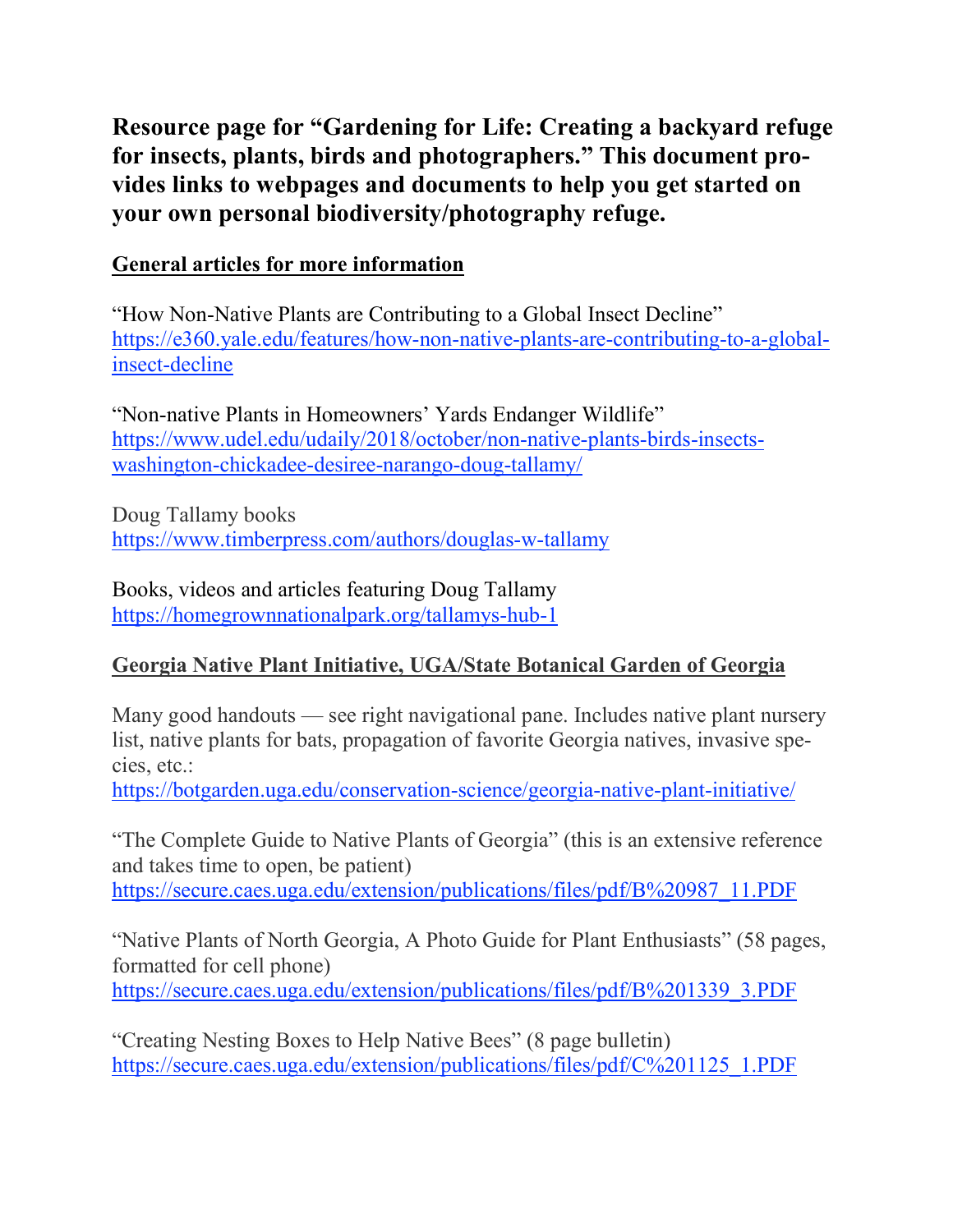"The Eco-Friendly Garden" (18 page bulletin) https://secure.caes.uga.edu/extension/publications/files/pdf/B%201456\_2.PDF

Certificate in Native Plants through UGA/State Botanical Garden https://botgarden.uga.edu/education/adult-programs/

## Landscape Certification Programs

Georgia Audubon https://www.georgiaaudubon.org https://www.georgiaaudubon.org/wildlife-sanctuary-program.html https://www.georgiaaudubon.org/sanctuary-resources.html https://www.audubon.org

Homegrown National Park (no actual certification process but you put your property on the map and enter information) https://homegrownnationalpark.org https://map.homegrownnationalpark.org/users/new

National Wildlife Federation https://www.nwf.org/CertifiedWildlifeHabitat/

Georgia Native Plant Society https://gnps.org https://gnps.org/georgias-native-plants/ https://gnps.org/georgias-native-plants/sources-native-plants/ https://gnps.org/conservation/native-plant-habitat-certification-2/

# Publications from USDA

"Bee Basics: An Introduction to Our Native Bees" https://efotg.sc.egov.usda.gov/references/public/SC/Bee\_Basics\_North\_American Bee\_ID.pdf

"A Field Guide for the Identification of Invasive Plants in Southern Forests" https://www.srs.fs.usda.gov/pubs/gtr/gtr\_srs119.pdf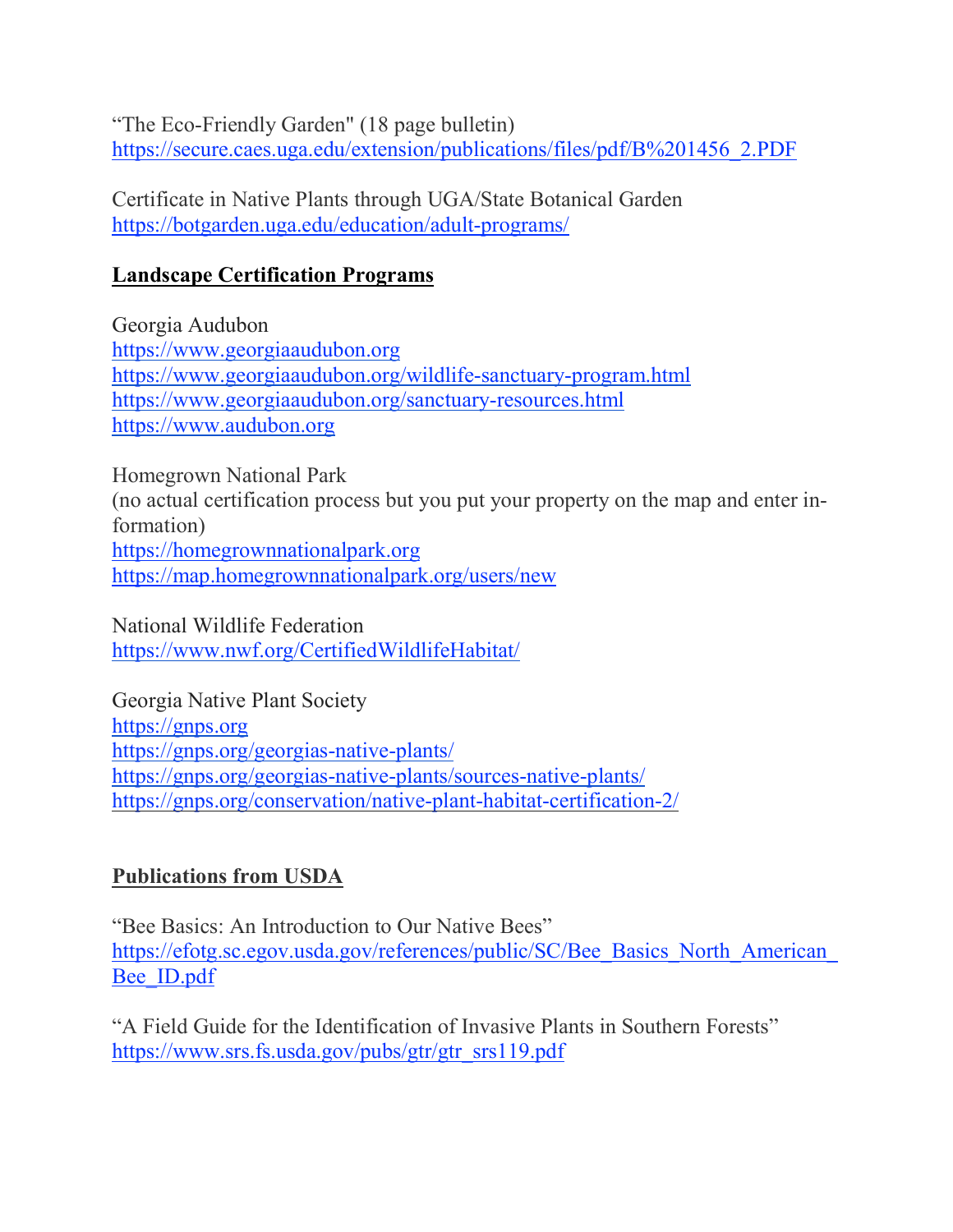### **Other Sources**

"Monarchs Across Georgia" - many articles under "Resources" button https://www.eealliance.org/monarchs-across-ga.html

"Pollinator Plants Southeast Region" (4 page handout) https://xerces.org/publications/plant-lists/pollinator-plants-southeast-region

"Butterflies and their host plants" (2 pages, chart with photos) http://ocinvasives.org/wp-content/uploads/2019/05/Butterflies-Handout.pdf?fbclid=IwAR2UUmjdCfNtXsVzr6JnKdSthtGSFSgX-HfZ1BjfCLkIudMItak3OTxkKC0

"Attracting Native Pollinators" and many other great books www.xerces.org/books

"Native Plants for the Georgia Piedmont" (2 page handout) https://gnps.org/wpcontent/uploads/2020/02/LandscapingwNativePlantsBro\_2019\_PlantList\_LTR\_4C\_W EB.pdf

Garden for Wildlife https://gardenforwildlife.com

Chattahoochee Nature Center https://www.chattnaturecenter.org

Pollinator Friendly Landscaping (Facebook) https://www.facebook.com/search/top?q=pollinator%20friendly%20landscaping

### Suggested supplies for supporting backyard birds

SUET FEEDER

https://www.amazon.com/gp/product/B00B280SQU/ref=ppx\_yo\_dt\_b\_search\_asin \_title?ie=UTF8&psc=1